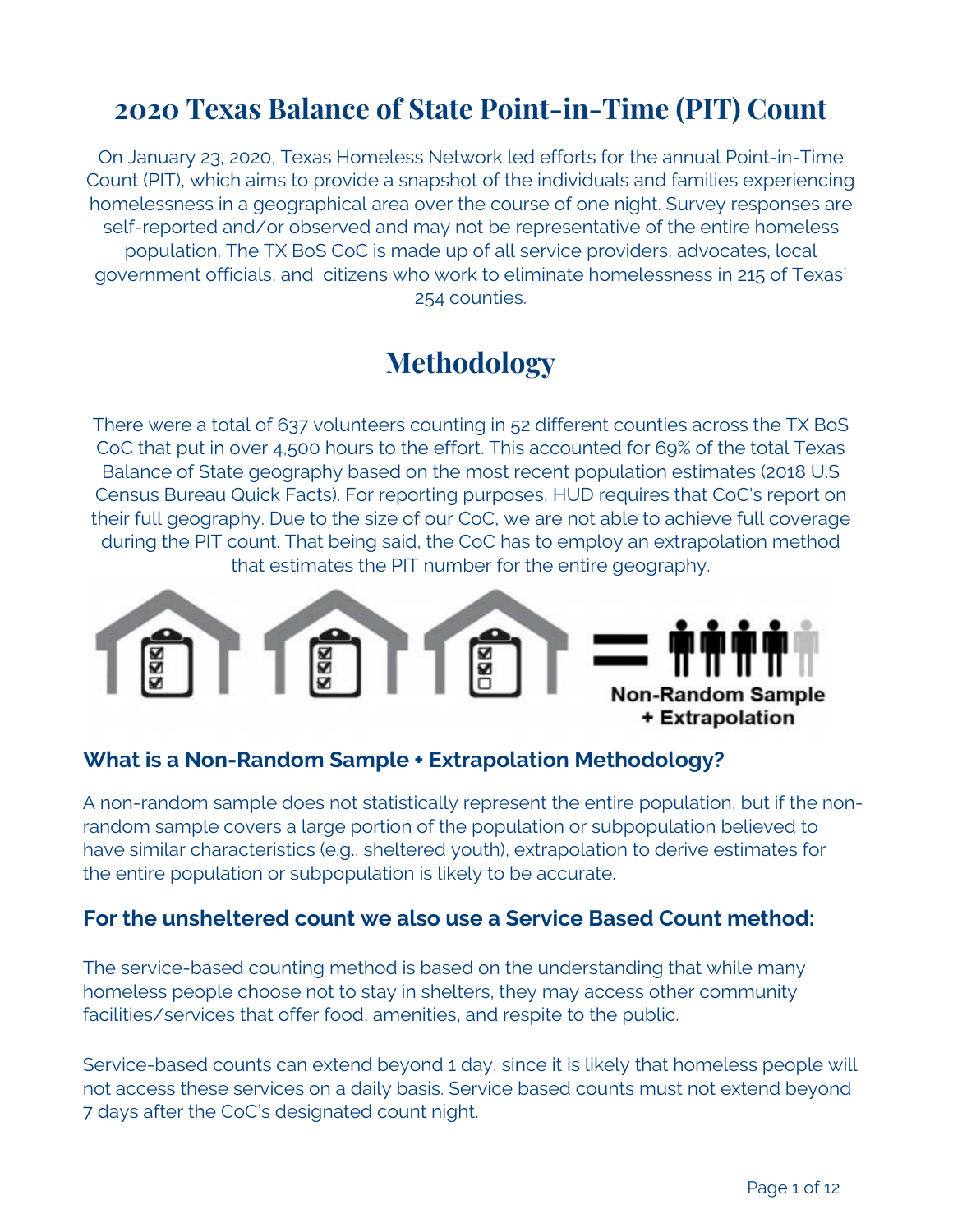#### **Extrapolation Process**

#### **Formula**

# of surveys Population size of non-participant community **Estimated** collected in participant **Total** Population size of participant community community

#### **Extrapolation Steps**

1) Match non-participant community population sizes to participant community population sizes.

2) Calculate estimated total number of surveys in each non-participant community.

3) Use the Housing Inventory Count data to determine household breakdown and the household multipliers

4) Use the data gathered in steps two and three to extrapolate the household demographic information for the non-participant regions.

5) Upload extrapolated data into HDX for HUD to review

# que Delici

#### **Participating PIT Regions TX BoS CoC Region**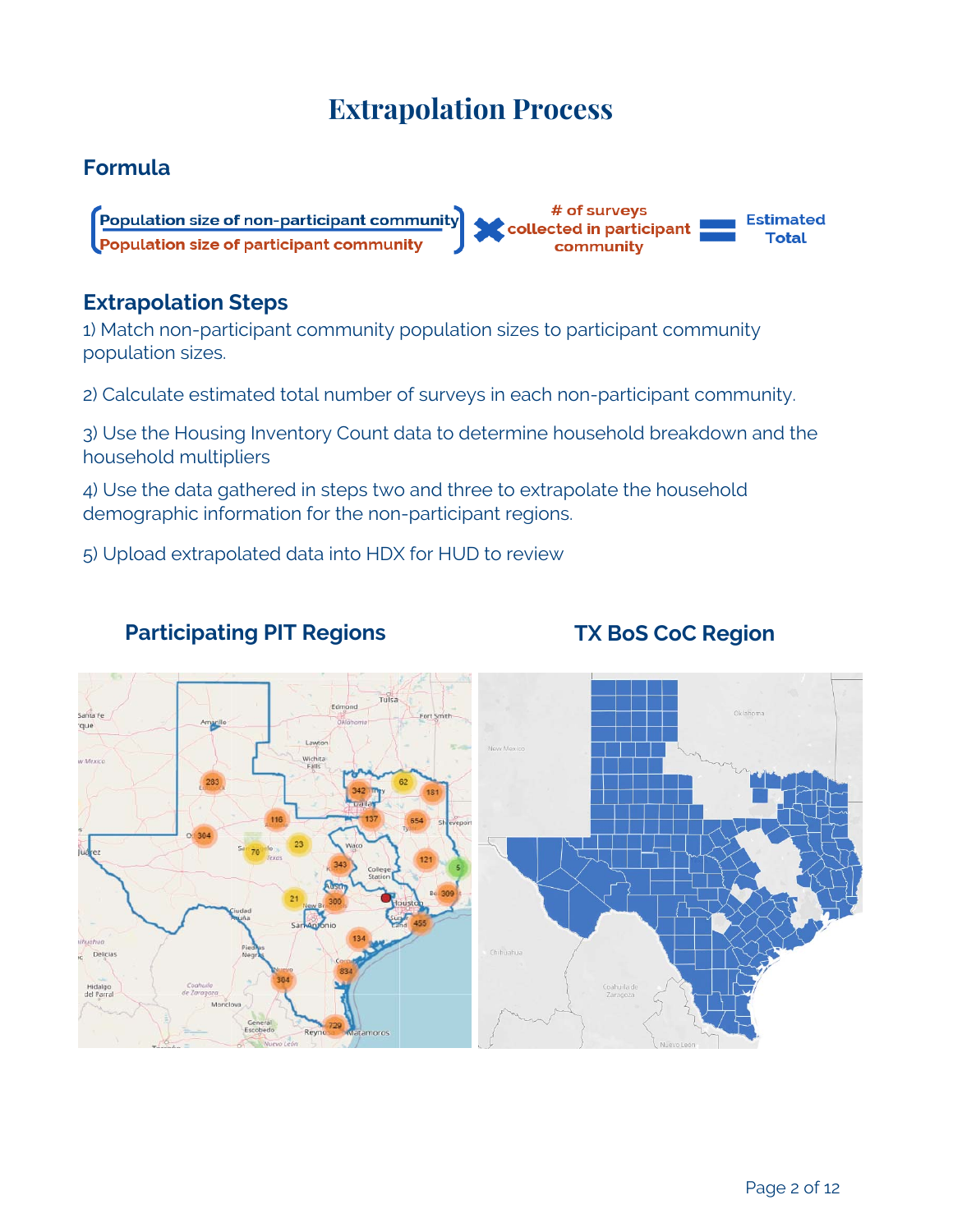#### **Households with Adults and Children**

|                                                       |                  | <b>Sheltered</b>    | Unsheltered | <b>Total</b> |
|-------------------------------------------------------|------------------|---------------------|-------------|--------------|
|                                                       | <b>Emergency</b> | <b>Transitional</b> |             |              |
| <b>Total Number of Households</b>                     | 337              | 135                 | 116         | 588          |
| <b>Total Number of</b><br>persons (Adults & Children) | 1,088            | 442                 | 474         | 2,004        |
| Number of Persons (under age<br>18)                   | 713              | 281                 | 275         | 1,269        |
| Number of Persons<br>$(18 - 24)$                      | 65               | 28                  | 42          | 135          |
| <b>Number of Persons</b><br>(over age 24)             | 310              | 133                 | 157         | 600          |

|                       | Sheltered        |                     | <b>Unsheltered</b> | <b>Total</b> |
|-----------------------|------------------|---------------------|--------------------|--------------|
| Gender                | <b>Emergency</b> | <b>Transitional</b> |                    |              |
| Female                | 672              | 295                 | 238                | 1,205        |
| Male                  | 416              | 147                 | 236                | 799          |
| Transgender           |                  |                     |                    | $\mathbf{o}$ |
| Gender Non-Conforming |                  |                     |                    | $\mathbf{o}$ |

|                         | <b>Sheltered</b>              |     | Unsheltered Total |       |
|-------------------------|-------------------------------|-----|-------------------|-------|
| <b>Ethnicity</b>        | <b>Emergency Transitional</b> |     |                   |       |
| Non-Hispanic/Non-Latino | 605                           | 262 | 119               | 986   |
| Hispanic/Latino         | 483                           | 180 | 355               | 1,018 |

|                                              |                               | <b>Sheltered</b> | Unsheltered    | <b>Total</b> |
|----------------------------------------------|-------------------------------|------------------|----------------|--------------|
| Race                                         | <b>Emergency Transitional</b> |                  |                |              |
| White                                        | 664                           | 214              | 369            | 1,247        |
| <b>Black or African-American</b>             | 345                           | 214              | 76             | 635          |
| Asian                                        | 23                            | 6                | $\overline{A}$ | 33           |
| American Indian or Alaska Native             | 11                            | $\circ$          | $\Omega$       | 11           |
| Native Hawaiian or Other Pacific<br>Islander | 3                             | O                | $\Omega$       |              |
| <b>Multiple Races</b>                        | 42                            | 8                | 25             | 75           |

|                             | <b>Sheltered</b>              |  | Unsheltered Total |    |  |
|-----------------------------|-------------------------------|--|-------------------|----|--|
| <b>Chronically Homeless</b> | <b>Emergency Transitional</b> |  |                   |    |  |
| Total number of households  |                               |  | 19                | 23 |  |
| Total number of             | 11                            |  | 78                | 89 |  |
| persons                     |                               |  |                   |    |  |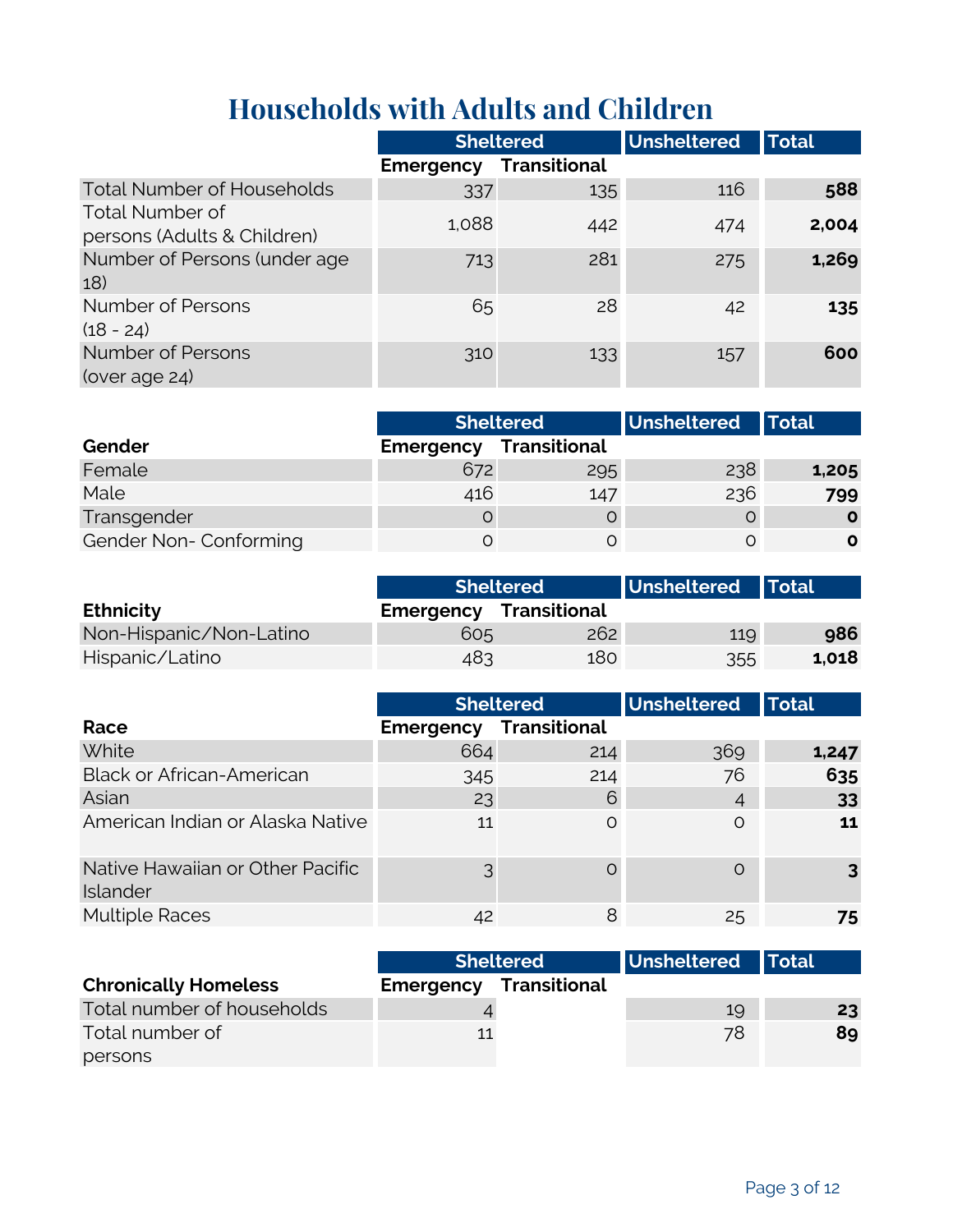# **Households with ONLY Children**

|                                   | <b>Sheltered</b>              |  | Unsheltered Total |    |
|-----------------------------------|-------------------------------|--|-------------------|----|
|                                   | <b>Emergency Transitional</b> |  |                   |    |
| <b>Total Number of Households</b> |                               |  |                   | 18 |
| Total Number of children (under   |                               |  | 9                 | 18 |
| age $18$ )                        |                               |  |                   |    |

|                       | <b>Sheltered</b> |                     | Unsheltered   Total |    |
|-----------------------|------------------|---------------------|---------------------|----|
| Gender                | <b>Emergency</b> | <b>Transitional</b> |                     |    |
| Female                |                  |                     |                     |    |
| Male                  |                  |                     | 5                   | 11 |
| Transgender           |                  |                     |                     | O  |
| Gender Non-Conforming |                  |                     |                     |    |

|                         | <b>Sheltered</b>              |  | Unsheltered Total |    |
|-------------------------|-------------------------------|--|-------------------|----|
| <b>Ethnicity</b>        | <b>Emergency Transitional</b> |  |                   |    |
| Non-Hispanic/Non-Latino |                               |  |                   | 10 |
| Hispanic/Latino         |                               |  |                   |    |

|                                              | <b>Sheltered</b> |                     | Unsheltered | <b>Total</b> |
|----------------------------------------------|------------------|---------------------|-------------|--------------|
| Race                                         | <b>Emergency</b> | <b>Transitional</b> |             |              |
| White                                        | $\mathcal{L}$    | C                   | 9           | 14           |
| <b>Black or African-American</b>             |                  | O                   | O           |              |
| Asian                                        | $\Omega$         | C                   |             | $\Omega$     |
| American Indian or Alaska Native             |                  | $\Omega$            | $\Omega$    | $\mathbf o$  |
| Native Hawaiian or Other Pacific<br>Islander |                  | C                   |             |              |
| <b>Multiple Races</b>                        | ∩                | O                   |             | O            |

|                             | <b>Sheltered</b> |                               | Unsheltered Total |  |
|-----------------------------|------------------|-------------------------------|-------------------|--|
| <b>Chronically Homeless</b> |                  | <b>Emergency Transitional</b> |                   |  |
| Total number of persons     |                  |                               |                   |  |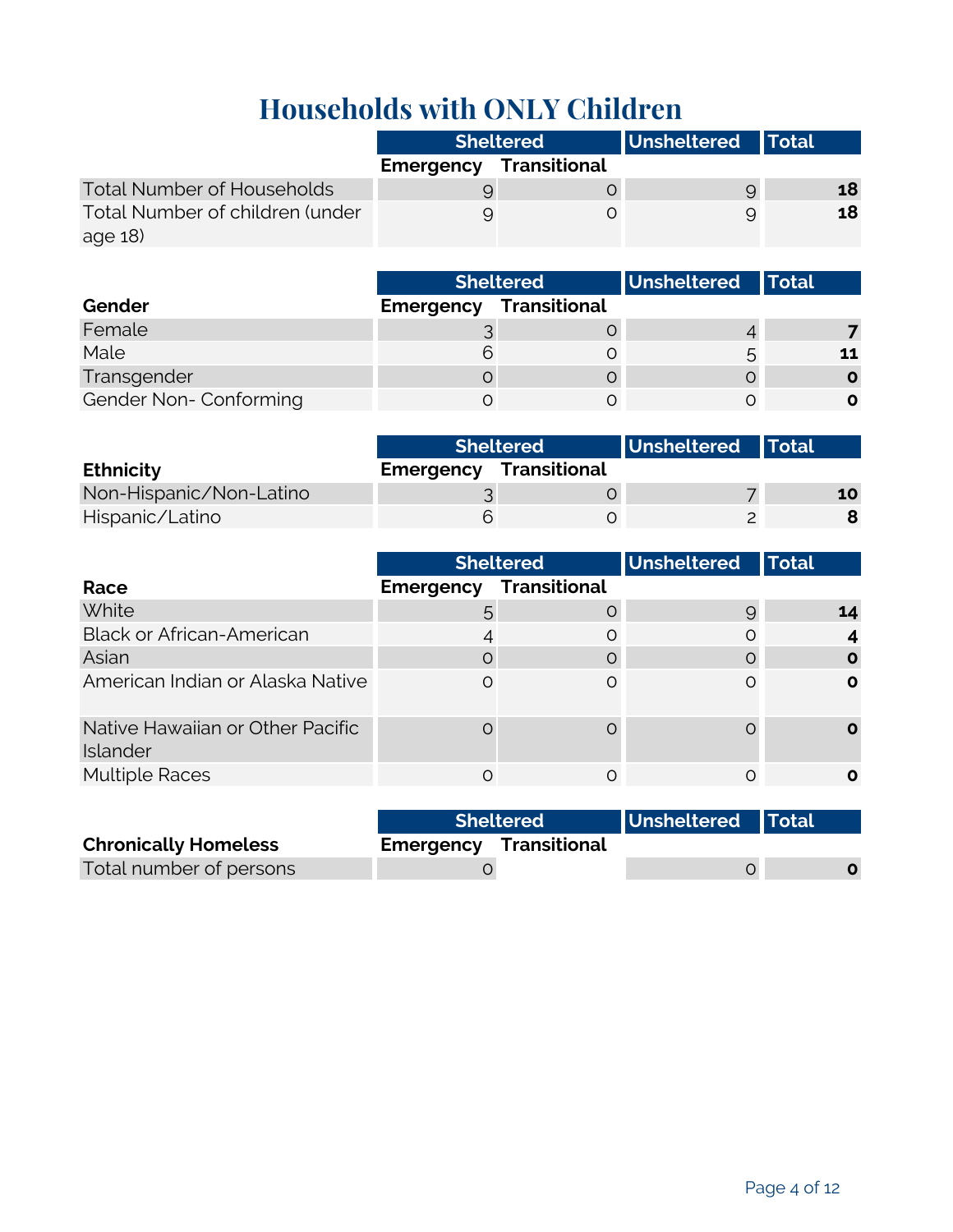### **Households without Children**

|                                            | <b>Sheltered</b> |                     | Unsheltered | <b>Total</b> |
|--------------------------------------------|------------------|---------------------|-------------|--------------|
|                                            | <b>Emergency</b> | <b>Transitional</b> |             |              |
| <b>Total Number of Households</b>          | 1,700            | 178                 | 5,081       | 6,959        |
| <b>Total Number of</b><br>persons (Adults) | 1,714            | 180                 | 5,282       | 7,176        |
| <b>Number of Persons</b><br>$(18 - 24)$    | 136              | 25                  | 300         | 461          |
| Number of Persons<br>(over age 24)         | 1,578            | 155                 | 4,982       | 6,715        |

|                       | <b>Sheltered</b> |                     | <b>Unsheltered</b> | <b>Total</b> |
|-----------------------|------------------|---------------------|--------------------|--------------|
| Gender                | <b>Emergency</b> | <b>Transitional</b> |                    |              |
| Female                | 655              | 84                  | 1,509              | 2,248        |
| Male                  | 1,053            | 96                  | 3,753              | 4,902        |
| Transgender           | 5                |                     | 14                 | 19           |
| Gender Non-Conforming |                  |                     | 6                  |              |

|                         | <b>Sheltered</b>              |     | Unsheltered Total |       |
|-------------------------|-------------------------------|-----|-------------------|-------|
| <b>Ethnicity</b>        | <b>Emergency Transitional</b> |     |                   |       |
| Non-Hispanic/Non-Latino | 1.200                         | 154 | 3,555             | 4,909 |
| Hispanic/Latino         | 514                           | 26  | 1,727             | 2,267 |

|                                              | <b>Sheltered</b> |                     | Unsheltered | Total |
|----------------------------------------------|------------------|---------------------|-------------|-------|
| Race                                         | <b>Emergency</b> | <b>Transitional</b> |             |       |
| White                                        | 1,191            | 126                 | 3,833       | 5,150 |
| <b>Black or African-American</b>             | 439              | 49                  | 1,167       | 1,655 |
| Asian                                        | 16               |                     | 27          | 44    |
| American Indian or Alaska Native             | 22               | $\circ$             | 119         | 141   |
| Native Hawaiian or Other Pacific<br>Islander | $\overline{7}$   | $\Omega$            | 23          | 30    |
| <b>Multiple Races</b>                        | 39               | 4                   | 113         | 156   |

|                             | <b>Sheltered</b> |                               | Unsheltered Total |       |
|-----------------------------|------------------|-------------------------------|-------------------|-------|
| <b>Chronically Homeless</b> |                  | <b>Emergency Transitional</b> |                   |       |
| Total number of persons     | 178              |                               | 911               | 1,089 |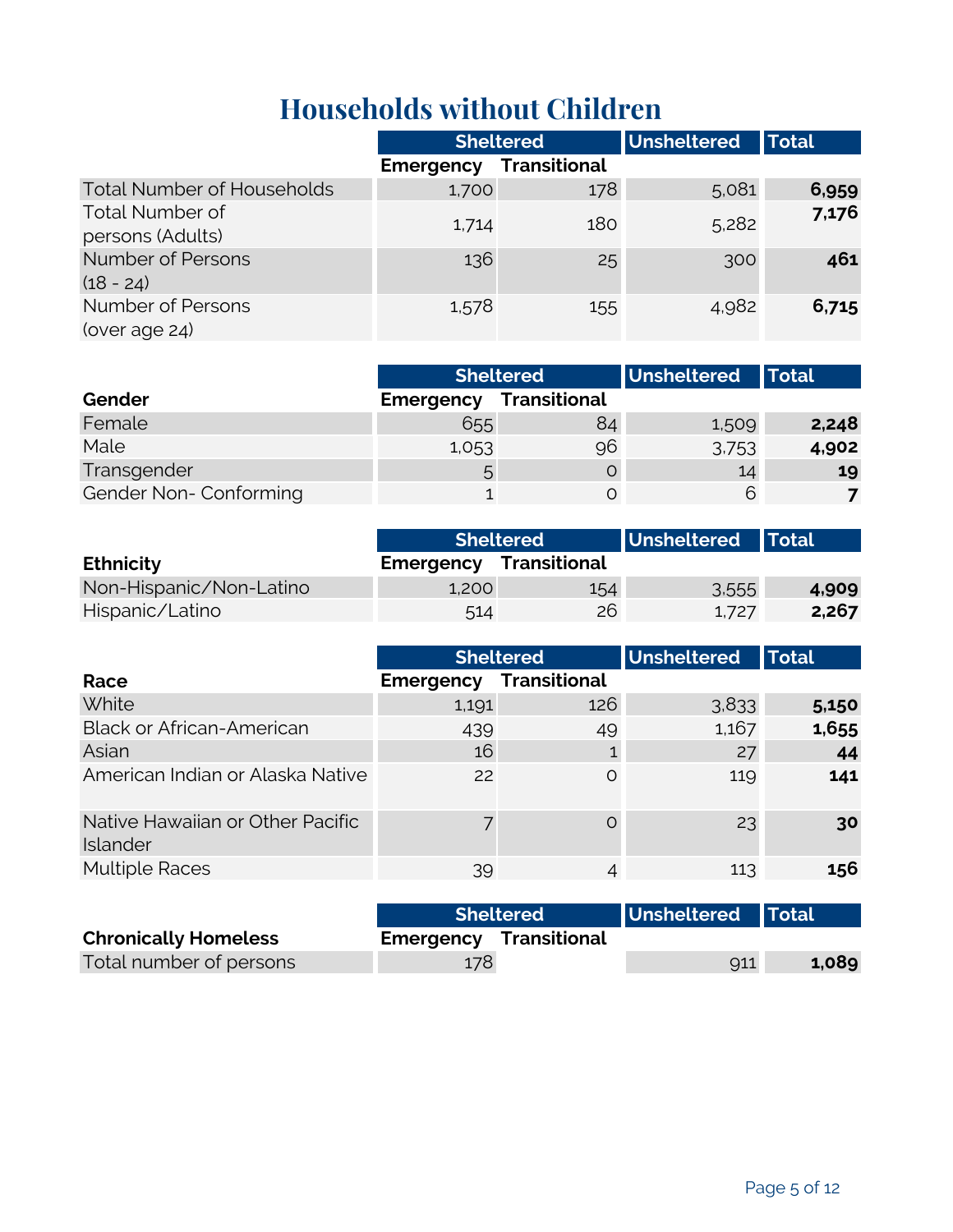#### **Household Totals**

|                                             | <b>Sheltered</b> |              | <b>Unsheltered</b> | <b>Total</b> |
|---------------------------------------------|------------------|--------------|--------------------|--------------|
|                                             | <b>Emergency</b> | Transitional |                    |              |
| <b>Total Number of Households</b>           | 2,046            | 313          | 5,206              | 7,565        |
| <b>Total Number of Persons</b>              | 2,811            | 622          | 5,765              | 9,198        |
| Number of Children (under age<br>18)        | 722              | 281          | 284                | 1,287        |
| Number of Persons<br>(18 <sub>to 24</sub> ) | 201              | 53           | 342                | 596          |
| <b>Number of Persons</b><br>(over age 24)   | 1,888            | 288          | 5,139              | 7,315        |

|                       |                  | <b>Sheltered</b>    | <b>Unsheltered</b> | <b>Total</b> |
|-----------------------|------------------|---------------------|--------------------|--------------|
| Gender                | <b>Emergency</b> | <b>Transitional</b> |                    |              |
| Female                | 1,330            | 379                 | 1,751              | 3,460        |
| Male                  | 1,475            | 243                 | 3,994              | 5,712        |
| Transgender           | 5                |                     | 14                 | 19           |
| Gender Non-Conforming |                  |                     | 6                  |              |

|                         |                               | <b>Sheltered</b> | Unsheltered Total |       |
|-------------------------|-------------------------------|------------------|-------------------|-------|
| <b>Ethnicity</b>        | <b>Emergency Transitional</b> |                  |                   |       |
| Non-Hispanic/Non-Latino | 1.808                         | 416              | 3,681             | 5,905 |
| Hispanic/Latino         | 1,003                         | 206              | 2,084             | 3,293 |

|                                              |                  | <b>Sheltered</b>    | Unsheltered | <b>Total</b>    |
|----------------------------------------------|------------------|---------------------|-------------|-----------------|
| Race                                         | <b>Emergency</b> | <b>Transitional</b> |             |                 |
| White                                        | 1,860            | 340                 | 4,211       | 6,411           |
| <b>Black or African-American</b>             | 788              | 263                 | 1,243       | 2,294           |
| Asian                                        | 39               |                     | 31          | 77              |
| American Indian or Alaska Native             | 33               | $\circ$             | 119         | 152             |
| Native Hawaiian or Other Pacific<br>Islander | 10               | $\Omega$            | 23          | 33 <sup>2</sup> |
| <b>Multiple Races</b>                        | 81               | 12                  | 138         | 231             |

|                             | <b>Sheltered</b>              |  | Unsheltered Total |       |
|-----------------------------|-------------------------------|--|-------------------|-------|
| <b>Chronically Homeless</b> | <b>Emergency Transitional</b> |  |                   |       |
| Total number of persons     | 189                           |  | 989               | 1,178 |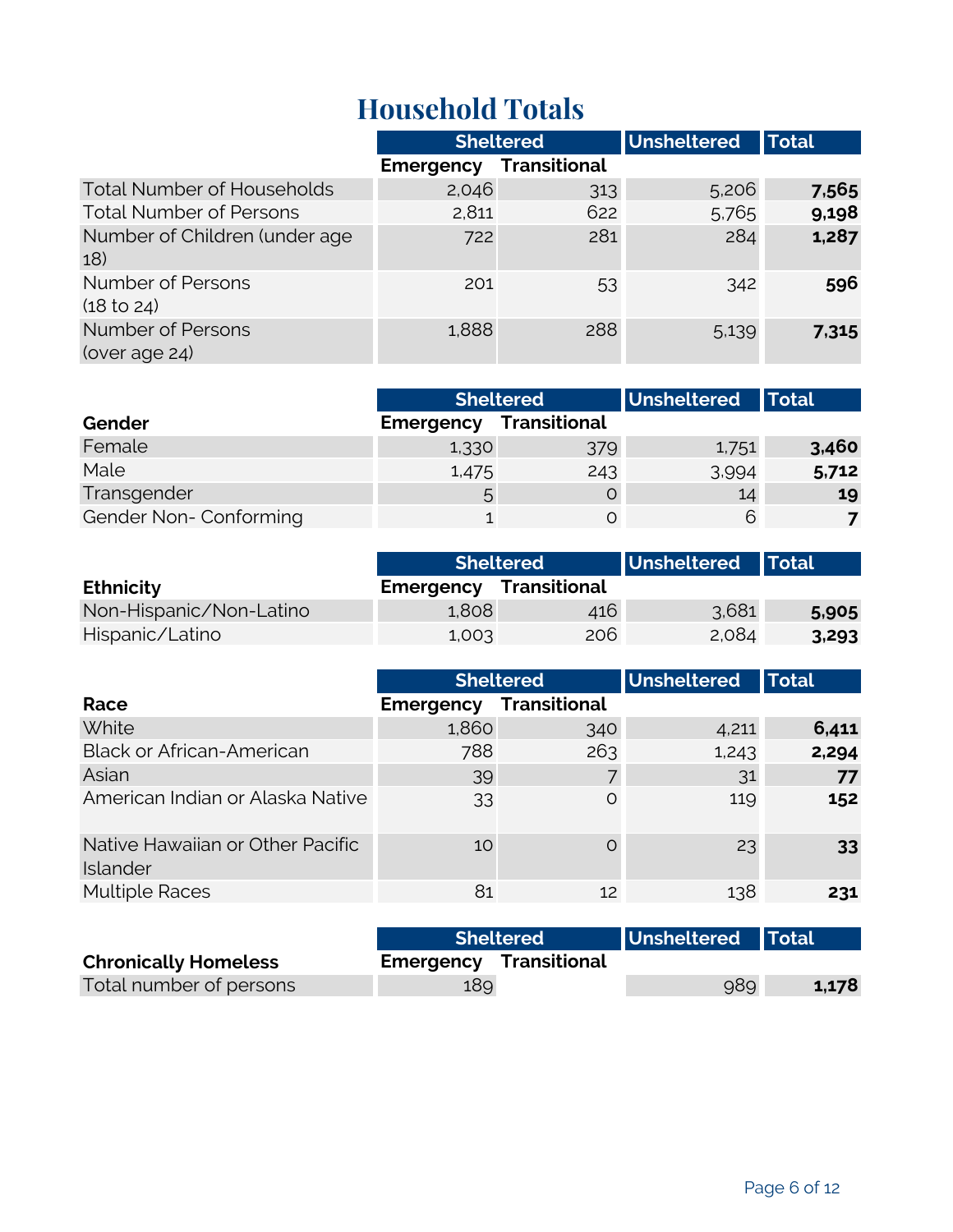# **Veteran Households with Children**

|                                   | <b>Sheltered</b>              |  | Unsheltered Total |    |
|-----------------------------------|-------------------------------|--|-------------------|----|
|                                   | <b>Emergency Transitional</b> |  |                   |    |
| <b>Total Number of Households</b> |                               |  |                   |    |
| <b>Total Number of Persons</b>    | 22                            |  |                   | 24 |
| <b>Total Number of Veterans</b>   |                               |  |                   |    |

|                       | <b>Sheltered</b> |              | Unsheltered   Total |              |
|-----------------------|------------------|--------------|---------------------|--------------|
| Gender                | <b>Emergency</b> | Transitional |                     |              |
| Female                |                  |              |                     | 8            |
| Male                  |                  |              |                     | $\mathbf{o}$ |
| Transgender           |                  |              |                     | $\mathbf{o}$ |
| Gender Non-Conforming |                  |              |                     | O            |

|                         | <b>Sheltered</b>              |  | Unsheltered Total |  |
|-------------------------|-------------------------------|--|-------------------|--|
| <b>Ethnicity</b>        | <b>Emergency Transitional</b> |  |                   |  |
| Non-Hispanic/Non-Latino |                               |  |                   |  |
| Hispanic/Latino         |                               |  |                   |  |

|                                              | <b>Sheltered</b> |                     | Unsheltered | <b>Total</b> |
|----------------------------------------------|------------------|---------------------|-------------|--------------|
| Race                                         | <b>Emergency</b> | <b>Transitional</b> |             |              |
| White                                        |                  | O                   | $\Omega$    |              |
| <b>Black or African-American</b>             |                  |                     | $\Omega$    |              |
| Asian                                        | $\Omega$         | O                   | $\Omega$    | O            |
| American Indian or Alaska Native             | $\Omega$         | $\Omega$            | ∩           | $\mathbf o$  |
| Native Hawaiian or Other Pacific<br>Islander |                  | $\Omega$            | ∩           |              |
| <b>Multiple Races</b>                        |                  |                     |             |              |

|                             | <b>Sheltered</b> |                               | Unsheltered Total |  |
|-----------------------------|------------------|-------------------------------|-------------------|--|
| <b>Chronically Homeless</b> |                  | <b>Emergency Transitional</b> |                   |  |
| Total number of households  |                  |                               |                   |  |
| Total number of persons     |                  |                               |                   |  |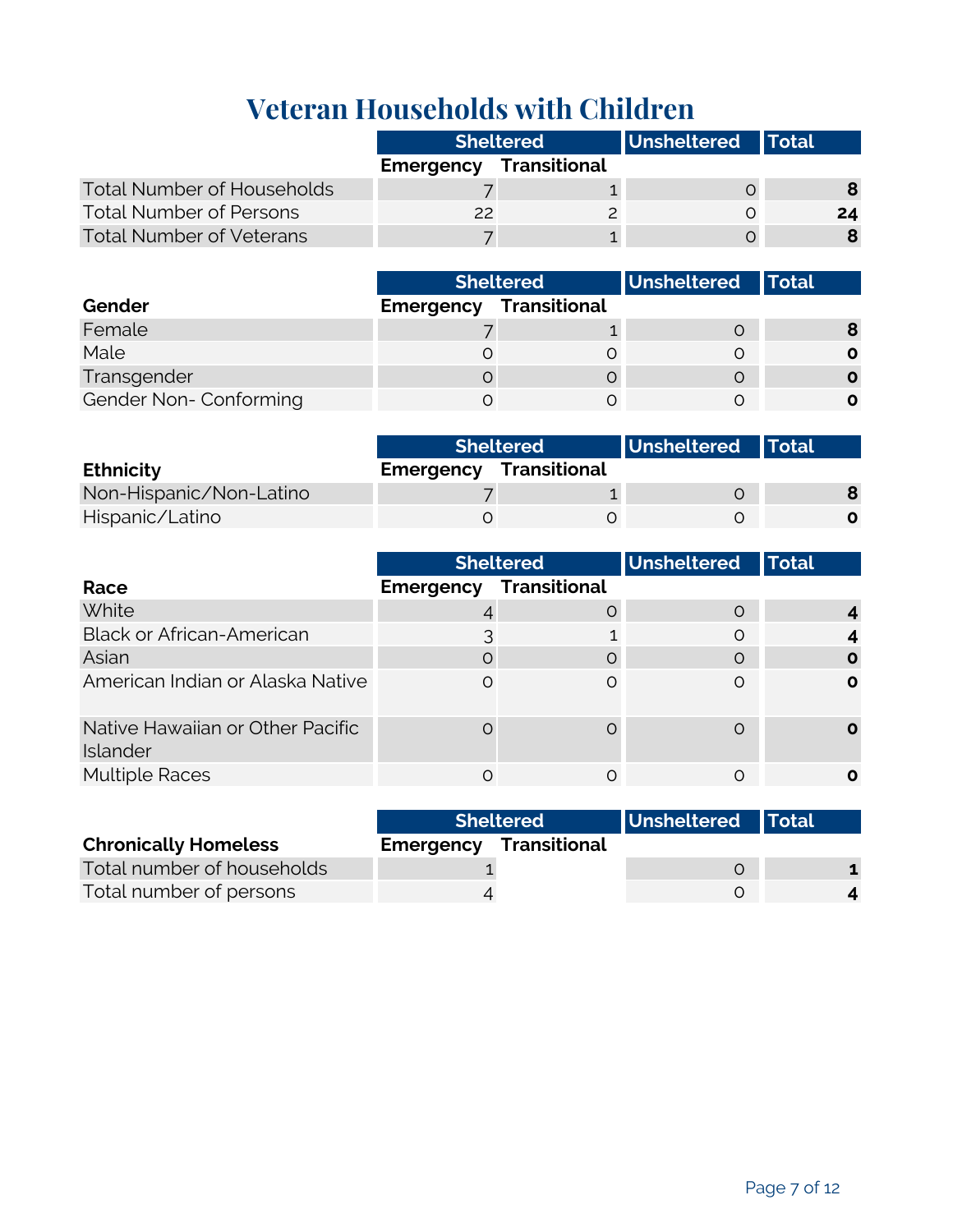## **Veteran Households without Children**

|                                   | <b>Sheltered</b>              |    | Unsheltered Total |     |
|-----------------------------------|-------------------------------|----|-------------------|-----|
|                                   | <b>Emergency Transitional</b> |    |                   |     |
| <b>Total Number of Households</b> | 161                           | 10 | 364               | 535 |
| Total Number of Persons           | 161                           | 10 | 406               | 577 |
| <b>Total Number of Veterans</b>   | 161                           | 10 | 376               | 547 |

|                       | <b>Sheltered</b> |                     | Unsheltered Total |              |
|-----------------------|------------------|---------------------|-------------------|--------------|
| Gender                | Emergency        | <b>Transitional</b> |                   |              |
| Female                | 19               |                     | 29                | 48           |
| Male                  | 141              | 10                  | 345               | 496          |
| Transgender           |                  |                     |                   | $\mathbf{o}$ |
| Gender Non-Conforming |                  |                     |                   | 3            |

|                         | <b>Sheltered</b>              |    | Unsheltered Total |     |
|-------------------------|-------------------------------|----|-------------------|-----|
| <b>Ethnicity</b>        | <b>Emergency Transitional</b> |    |                   |     |
| Non-Hispanic/Non-Latino | $136^\circ$                   | 10 | 279               | 425 |
| Hispanic/Latino         | 25                            |    | 97                | 122 |

|                                              |                  | Unsheltered<br><b>Sheltered</b> |     | <b>Total</b> |
|----------------------------------------------|------------------|---------------------------------|-----|--------------|
| Race                                         | <b>Emergency</b> | <b>Transitional</b>             |     |              |
| White                                        | 102              | 9                               | 279 | 390          |
| <b>Black or African-American</b>             | 50               | O                               | 69  | 119          |
| Asian                                        |                  |                                 | O   | 2            |
| American Indian or Alaska Native             |                  | $\Omega$                        | 12  | 16           |
| Native Hawaiian or Other Pacific<br>Islander |                  | $\Omega$                        |     |              |
| <b>Multiple Races</b>                        |                  | $\circ$                         | 12  | 16           |

|                             | <b>Sheltered</b> |                               | Unsheltered Total |     |
|-----------------------------|------------------|-------------------------------|-------------------|-----|
| <b>Chronically Homeless</b> |                  | <b>Emergency Transitional</b> |                   |     |
| Total number of persons     |                  |                               | 146               | 166 |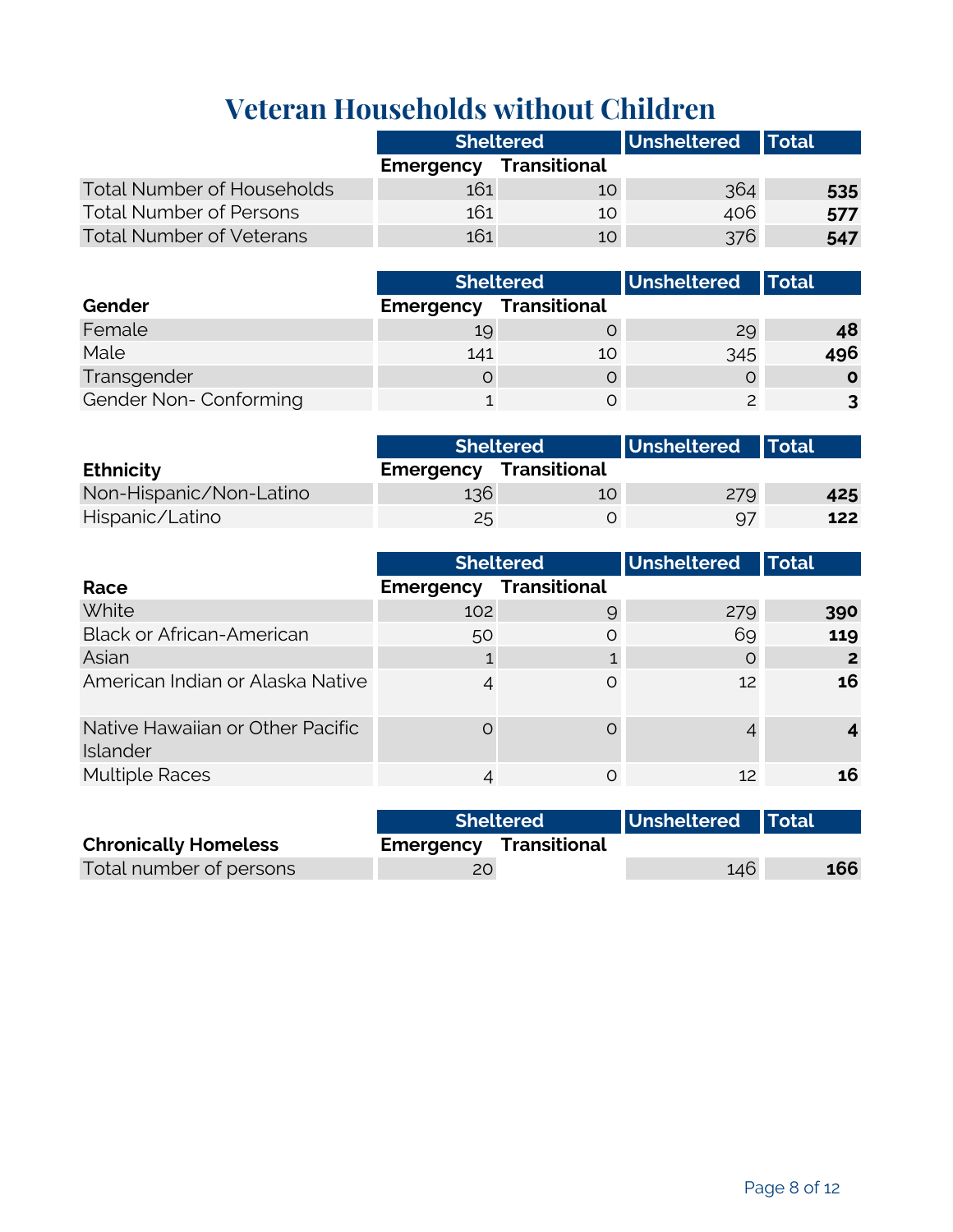# **Veteran Household Totals**

|                                   | <b>Sheltered</b> |                     | Unsheltered | <b>Total</b> |
|-----------------------------------|------------------|---------------------|-------------|--------------|
|                                   | Emergency        | <b>Transitional</b> |             |              |
| <b>Total Number of Households</b> | 168              | 11                  | 364         | 543          |
| <b>Total Number of</b>            | 183              | 12                  | 406         | 601          |
| Persons                           |                  |                     |             |              |
| <b>Total Number of</b>            | 168              | 11                  | 376         | 555          |
| Veterans                          |                  |                     |             |              |

|                       | <b>Sheltered</b> |                     | Unsheltered Total |              |
|-----------------------|------------------|---------------------|-------------------|--------------|
| Gender                | <b>Emergency</b> | <b>Transitional</b> |                   |              |
| Female                | 26               |                     | 29                | 56           |
| Male                  | 141              | 10                  | 345               | 496          |
| Transgender           |                  |                     |                   | $\mathbf{o}$ |
| Gender Non-Conforming |                  |                     |                   | O            |

|                         | <b>Sheltered</b>              |  | Unsheltered Total |     |
|-------------------------|-------------------------------|--|-------------------|-----|
| <b>Ethnicity</b>        | <b>Emergency Transitional</b> |  |                   |     |
| Non-Hispanic/Non-Latino | 143.                          |  | 279               | 433 |
| Hispanic/Latino         | 25                            |  | 97                | 122 |

|                                              |                               | Unsheltered<br><b>Sheltered</b> |         | <b>Total</b> |
|----------------------------------------------|-------------------------------|---------------------------------|---------|--------------|
| Race                                         | <b>Emergency Transitional</b> |                                 |         |              |
| White                                        | 106                           | 9                               | 279     | 394          |
| <b>Black or African-American</b>             | 53                            |                                 | 69      | 123          |
| Asian                                        |                               |                                 | $\circ$ | $\mathbf{2}$ |
| American Indian or Alaska Native             |                               | $\Omega$                        | 12      | 16           |
| Native Hawaiian or Other Pacific<br>Islander |                               | $\Omega$                        |         |              |
| <b>Multiple Races</b>                        |                               | $\Omega$                        | 12      | 16           |

|                             | <b>Sheltered</b> |                               | Unsheltered Total |     |
|-----------------------------|------------------|-------------------------------|-------------------|-----|
| <b>Chronically Homeless</b> |                  | <b>Emergency Transitional</b> |                   |     |
| Total number of persons     | 24               |                               | 146               | 170 |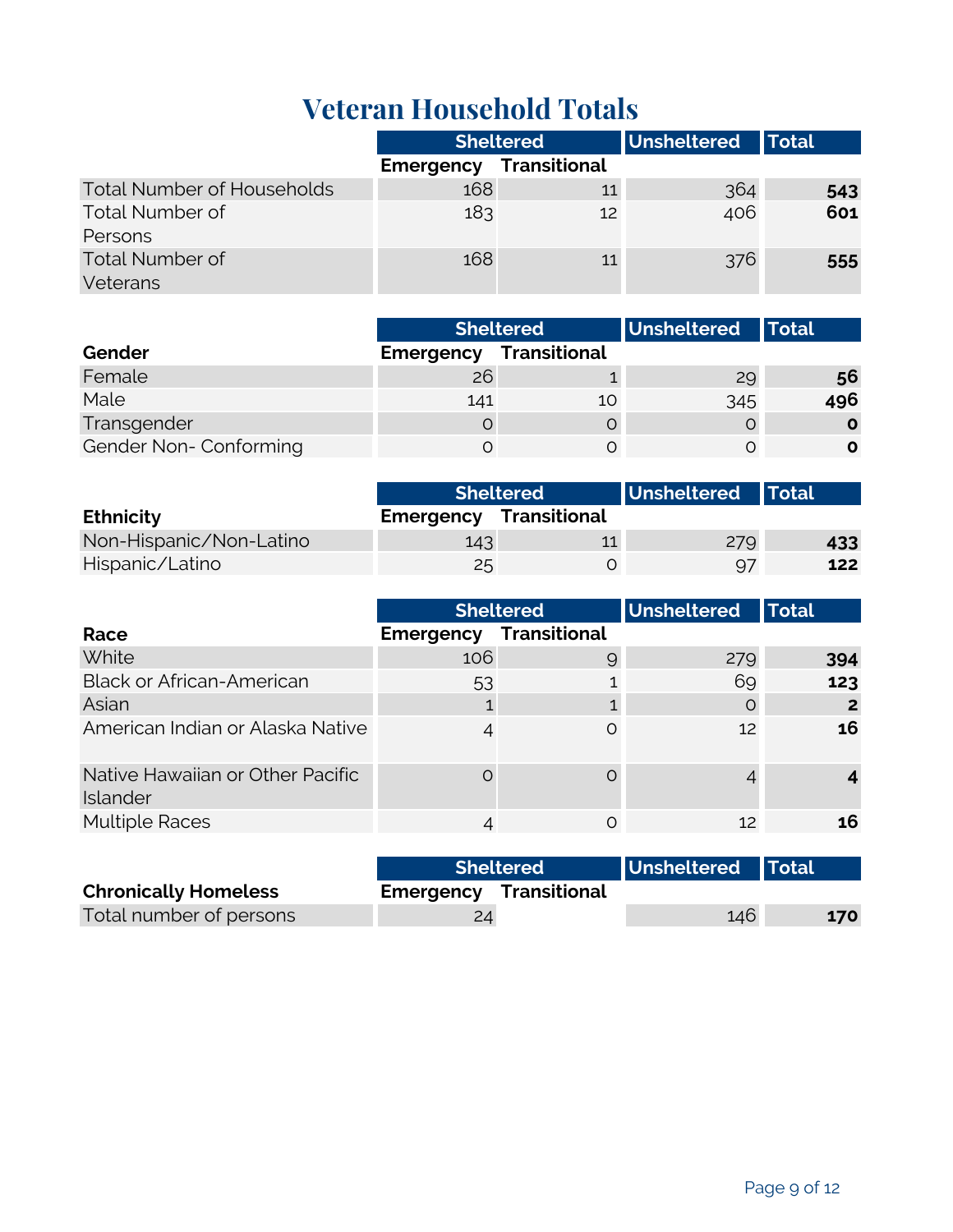# **Unaccompanied Youth Households**

|                                  |                  | <b>Sheltered</b>    | <b>Unsheltered</b> | <b>Total</b> |
|----------------------------------|------------------|---------------------|--------------------|--------------|
|                                  | <b>Emergency</b> | <b>Transitional</b> |                    |              |
| <b>Total Number of</b>           |                  |                     |                    | 435          |
| unaccompanied youth              | 135              | 23                  | 277                |              |
| households                       |                  |                     |                    |              |
| Total number of unaccompanied    | 135              | 25                  | 277                | 437          |
| youth                            |                  |                     |                    |              |
| Number of                        |                  |                     |                    | 18           |
| unaccompanied children (under    | 9                | O                   | 9                  |              |
| age $18$                         |                  |                     |                    |              |
| Number of                        |                  |                     |                    | 419          |
| unaccompanied young adults       | 126              | 25                  | 268                |              |
| $(\text{age }18 \text{ to } 24)$ |                  |                     |                    |              |

|                       | <b>Sheltered</b> |                     | Unsheltered Total |                |
|-----------------------|------------------|---------------------|-------------------|----------------|
| Gender                | Emergency        | <b>Transitional</b> |                   |                |
| Female                | 55               | 19                  | 100               | 174            |
| Male                  | 80               |                     | 173               | 259            |
| Transgender           |                  |                     | $\overline{2}$    | $\overline{2}$ |
| Gender Non-Conforming |                  |                     |                   | $2^{\circ}$    |

|                         | <b>Sheltered</b>              |    | Unsheltered Total |     |
|-------------------------|-------------------------------|----|-------------------|-----|
| <b>Ethnicity</b>        | <b>Emergency Transitional</b> |    |                   |     |
| Non-Hispanic/Non-Latino | 68                            | 24 | 171               | 263 |
| Hispanic/Latino         | 67                            |    | 106               | 174 |

|                                              | <b>Sheltered</b> |              | Unsheltered | <b>Total</b> |
|----------------------------------------------|------------------|--------------|-------------|--------------|
| Race                                         | <b>Emergency</b> | Transitional |             |              |
| White                                        | 91               | 9            | 197         | 297          |
| <b>Black or African-American</b>             | 40               | 16           | 63          | 119          |
| Asian                                        | $\Omega$         | O            | O           | O            |
| American Indian or Alaska Native             |                  | $\circ$      |             |              |
| Native Hawaiian or Other Pacific<br>Islander |                  | C            |             |              |
| <b>Multiple Races</b>                        |                  | $\Omega$     | 13          |              |

|                             | <b>Sheltered</b> |                               | Unsheltered Total |    |
|-----------------------------|------------------|-------------------------------|-------------------|----|
| <b>Chronically Homeless</b> |                  | <b>Emergency Transitional</b> |                   |    |
| Total number of persons     |                  |                               |                   | 25 |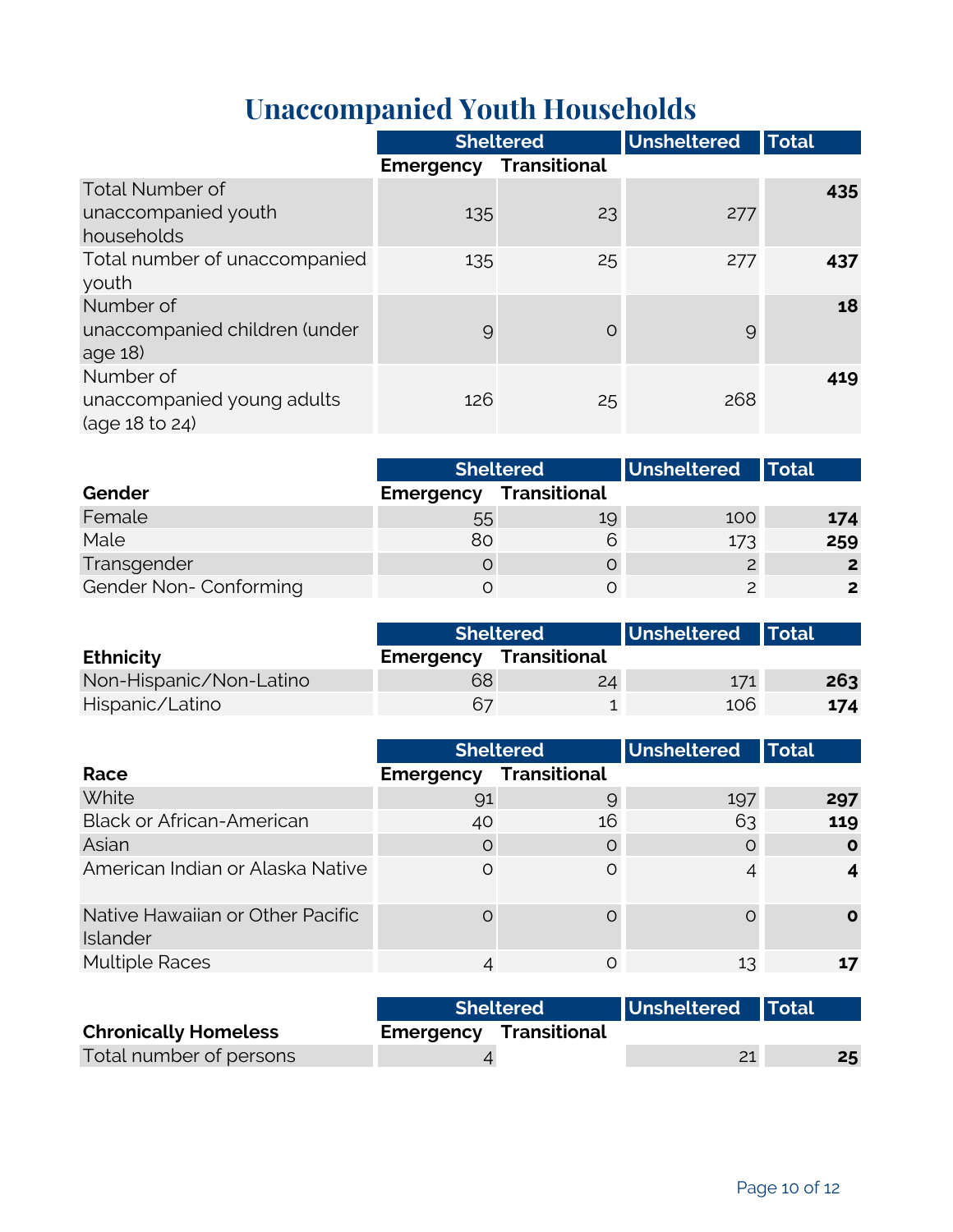# **Parenting Youth Households**

|                                                               |                               | <b>Sheltered</b> | Unsheltered | <b>Total</b> |
|---------------------------------------------------------------|-------------------------------|------------------|-------------|--------------|
|                                                               | <b>Emergency Transitional</b> |                  |             |              |
| Total number of households                                    | 49                            | 18               | 13          | 80           |
| Total number of persons in<br>parenting youth households      | 137                           | 43               | 45          | 225          |
| <b>Total Parenting Youth</b>                                  | 50                            | 18               | 15          | 83           |
| <b>Total Children</b>                                         | 87                            | 25               | 30          | 142          |
| Number of parenting youth<br>(under age 18)                   | $\Omega$                      | $\circ$          | $\circ$     | $\mathbf{o}$ |
| Children under age 18 with<br>parent under 18                 | $\Omega$                      | $\circ$          | $\circ$     | $\mathbf{o}$ |
| Number of parenting youth<br>$(\text{age }18 \text{ to } 24)$ | 50                            | 18               | 15          | 83           |
| Children under age 18 with<br>parents age 18-24               | 87                            | 25               | 30          | 142          |

|                       | <b>Sheltered</b>              |    | Unsheltered Total |    |
|-----------------------|-------------------------------|----|-------------------|----|
| Gender                | <b>Emergency Transitional</b> |    |                   |    |
| Female                | 49                            | 18 | 11                | 78 |
| Male                  |                               |    |                   |    |
| Transgender           |                               |    |                   |    |
| Gender Non-Conforming |                               |    |                   |    |

|                         |                               | <b>Sheltered</b> | Unsheltered Total |    |
|-------------------------|-------------------------------|------------------|-------------------|----|
| <b>Ethnicity</b>        | <b>Emergency Transitional</b> |                  |                   |    |
| Non-Hispanic/Non-Latino |                               |                  |                   | 44 |
| Hispanic/Latino         | つつ                            |                  |                   | 39 |

|                                              |           | <b>Unsheltered</b><br><b>Sheltered</b> |    | <b>Total</b> |
|----------------------------------------------|-----------|----------------------------------------|----|--------------|
| Race                                         | Emergency | <b>Transitional</b>                    |    |              |
| White                                        | 31        | 10                                     | 11 | 52           |
| <b>Black or African-American</b>             | 18        |                                        |    | 29           |
| Asian                                        | $\Omega$  |                                        |    |              |
| American Indian or Alaska Native             | ∩         | ∩                                      | ∩  | $\Omega$     |
| Native Hawaiian or Other Pacific<br>Islander |           |                                        |    | O            |
| <b>Multiple Races</b>                        |           |                                        |    |              |

|                             | <b>Sheltered</b>              |  | Unsheltered Total |  |
|-----------------------------|-------------------------------|--|-------------------|--|
| <b>Chronically Homeless</b> | <b>Emergency Transitional</b> |  |                   |  |
| Total number of households  |                               |  |                   |  |
| Total number of persons     |                               |  |                   |  |